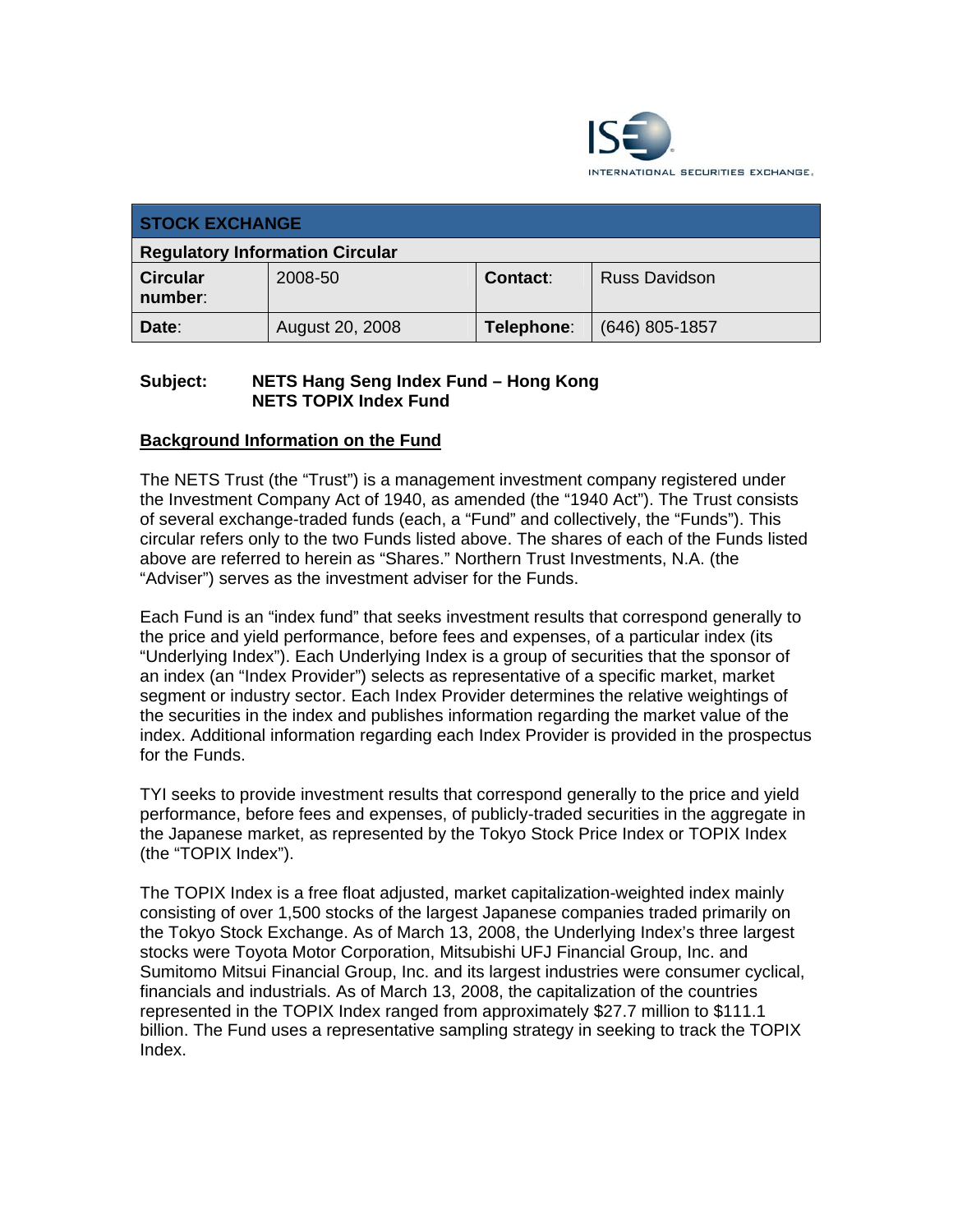HKG seeks to provide investment results that correspond generally to the price and yield performance, before fees and expenses, of publicly-traded securities in the aggregate in the Hong Kong market, as represented by the Hang Seng Index (the "HS Index").

The HS Index is a free-float adjusted market capitalization-weighted index with a 15% cap on individual stock weights consisting of stocks of the largest companies traded primarily on the Stock Exchange of Hong Kong. As of March 13, 2008, the HS Index's three largest stocks were HSBC Holdings plc, China Mobile Limited and China Construction Bank and its largest industries were financials, telecommunications and energy. As of March 13, 2008, the marmet capitalization of companies in the HS Index ranged from approximately \$1.8 billion to \$104.0 billion. The Fund uses a representative sampling strategy in seeking to track the HS Index.

"Replication strategy" is investing in the securities of the Underlying Index in approximately the same proportions as in the Underlying Index. "Representative sampling" is investing in a representative sample of securities in the relevant Underlying Index, which has a similar investment profile as the relevant Underlying Index. Securities selected have aggregate investment characteristics (based on market capitalization and industry weightings), fundamental characteristics (such as return variability, earnings valuation and yield) and liquidity measures similar to those of the relevant Underlying Index. Funds that use representative sampling may or may not hold all of the securities that are included in the relevant Underlying Index.

For more information regarding each Fund's investment strategy, please read the prospectus for the Funds.

As described more fully in the Trust's prospectus and Statement of Additional Information ("SAI"), the Funds issue and redeem Shares at net asset value ("NAV") only in large blocks of 100,000 Shares (each block of Shares called a "Creation Unit") or multiples thereof. As a practical matter, only broker-dealers or large institutional investors with creation and redemption agreements (called Authorized Participants) can purchase or redeem these Creation Units. Except when aggregated in Creation Units, the Shares may not be redeemed with the Funds.

Dividends from net investment income, including any net foreign currency gains, generally are declared and paid at least annually and any net realized securities gains are distributed at least annually.

Shares are held in book-entry form, which means that no Share certificates are issued. The Depository Trust Company or its nominee is the record owner of all outstanding Shares of the Funds and is recognized as the owner of all Shares for all purposes. The NAV per Share for each Fund is computed by dividing the value of the net assets of the Fund (i.e., the value of its total assets less total liabilities) by the total number of Shares outstanding. Expenses and fees are accrued daily and taken into account for purposes of determining NAV. The NAV of each Fund is determined each business day after the close of trading (ordinarily 4:00 p.m., Eastern Time or "ET") of the New York Stock Exchange. Any assets or liabilities denominated in currencies other than the U.S. dollar are converted into U.S. dollars at the current market rates on the date of valuation as quoted by one or more sources.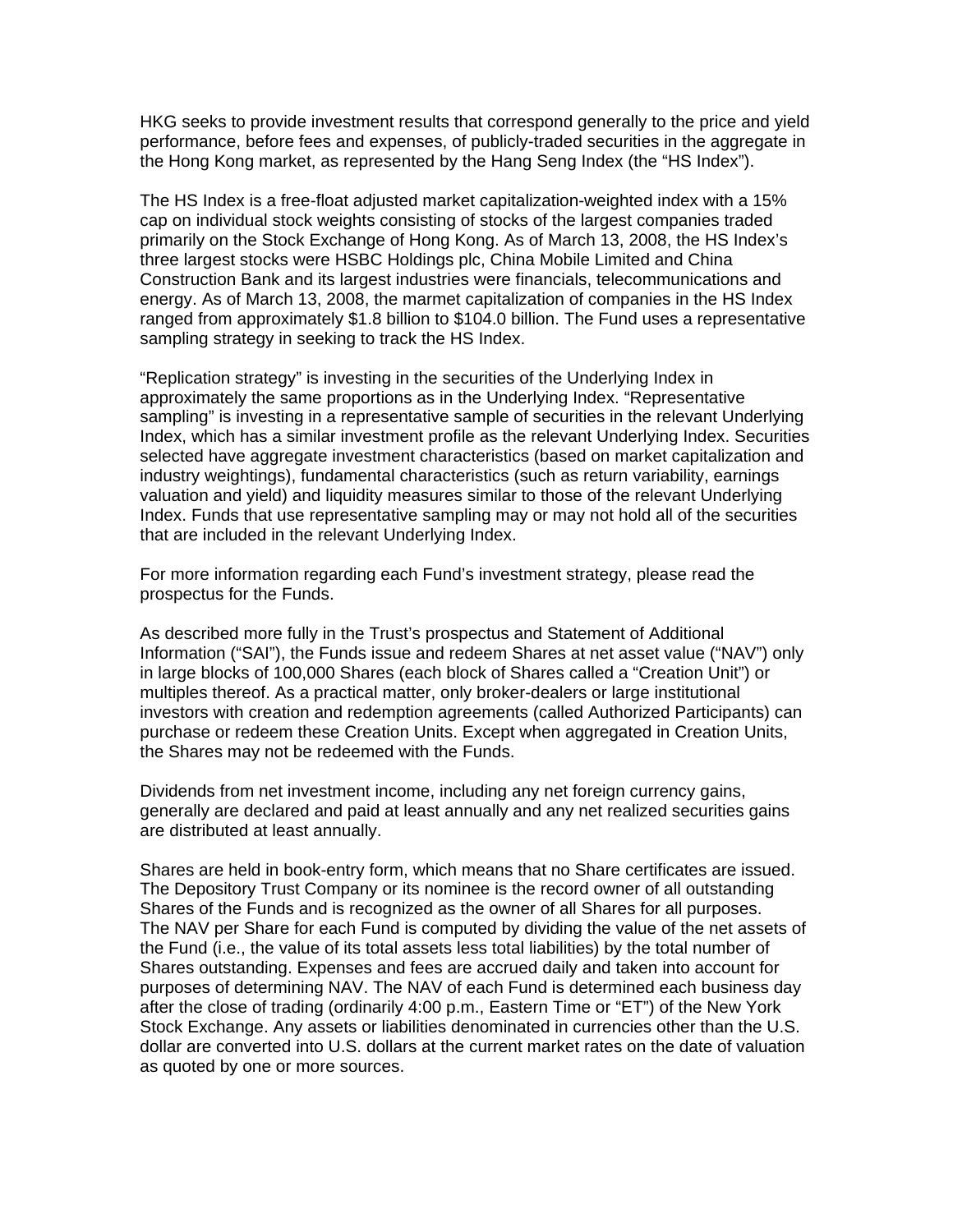The registration statement for the Funds describes the various fees and expenses for the Funds' Shares. For a more complete description of the Funds and the underlying indexes, visit the Funds' website at www.northerntrust.com.

# **Purchases and Redemptions in Creation Unit Size**

Equity Electronic Access Members ("Equity EAMs") are hereby informed that procedures for purchases and redemptions of Shares in Creation Unit Size are described in the Trust's prospectus and SAI, and that Shares are not individually redeemable but are redeemable only in Creation Unit Size aggregations or multiples thereof.

# **Principal Risks**

Interested persons are referred to the discussion in the prospectus for the Funds of the principal risks of an investment in the Funds. These include tracking error risk (factors causing a Fund's performance to not match the performance of its underlying index), market trading risk (for example, trading halts, trading above or below net asset value), investment style risk, sector risk, investment approach risk, non-diversification risk, issuer-specific risk, management risk, derivatives risk, counterparty risk, currency risk, emerging market risk, geographic risk and foreign security risk.

# **Exchange Rules Applicable to Trading in the Shares**

Trading in the Shares on ISE is subject to ISE equity trading rules.

# **Trading Hours**

The Shares will trade on ISE between 9:00 a.m. and 4:15 p.m. ET.

Equity EAMs trading the Shares during the Pre-Market Session are exposed to the risk of the lack of the calculation or dissemination of underlying index value or intraday indicative value ("IIV"). For certain derivative securities products, an updated underlying index value or IIV may not be calculated or publicly disseminated in the Pre-Market hours. Since the underlying index value and IIV are not calculated or widely disseminated during Pre-Market hours, an investor who is unable to calculate implied values for certain derivative securities products during Pre-Market hours may be at a disadvantage to market professionals.

### **Trading Halts**

ISE will halt trading in the Shares in accordance with ISE Rule 2101(a)(2)(iii). The grounds for a halt under this Rule include a halt by the primary market because it stops trading the Shares and/or a halt because dissemination of the IIV or applicable currency spot price has ceased, or a halt for other regulatory reasons. In addition, ISE will stop trading the Shares if the primary market de-lists the Shares.

### **Delivery of a Prospectus**

Equity EAMs should be mindful of applicable prospectus delivery requirements under the federal securities laws with respect to transactions in the Funds.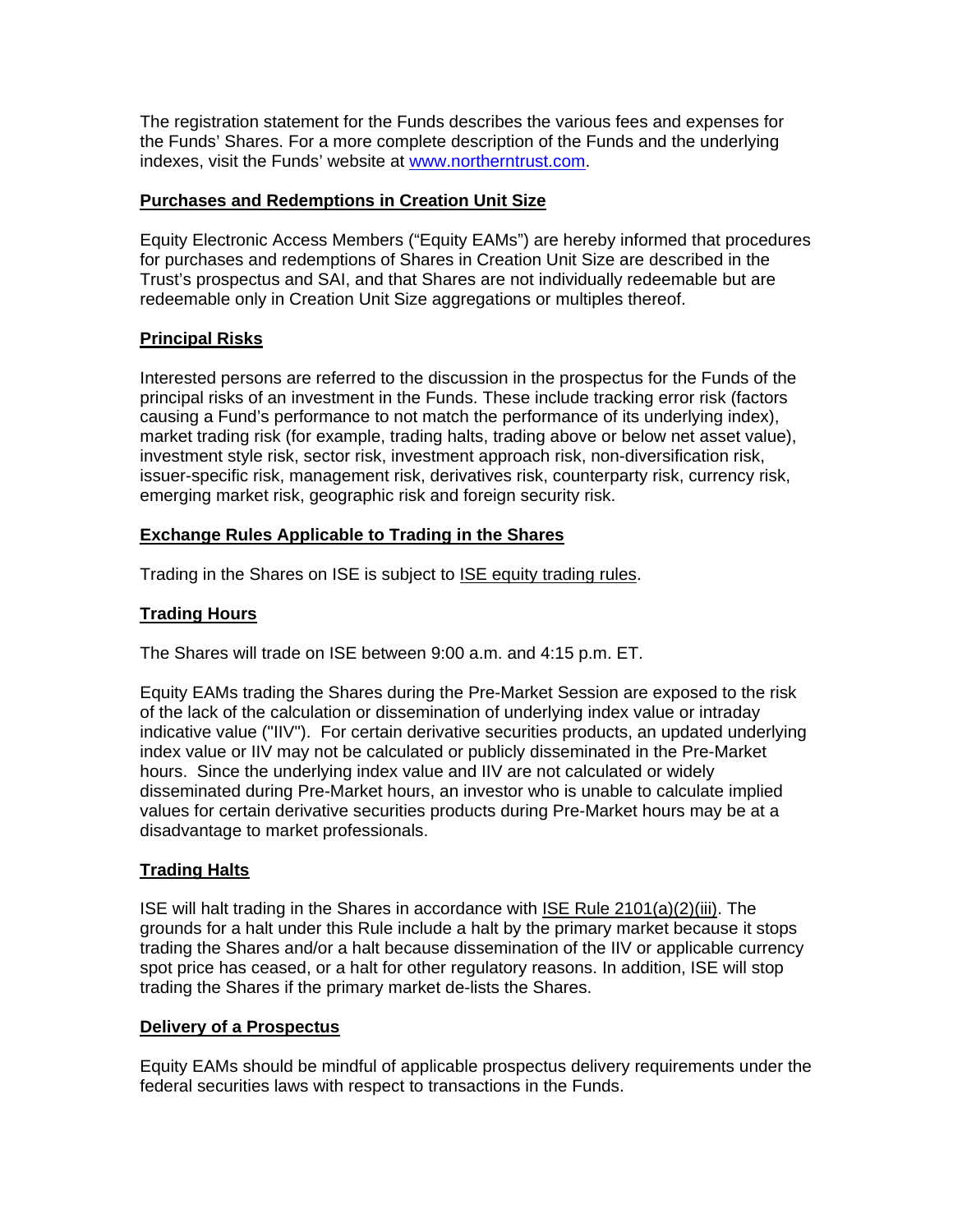Prospectuses may be obtained through the Funds' website. The prospectus for the Funds does not contain all of the information set forth in the Funds' registration statement (including the exhibits to the registration statement), parts of which have been omitted in accordance with the rules and regulations of the Securities and Exchange Commission ("SEC"). For further information about the Funds, please refer to the registration statement.

In the event that the Funds rely upon an order by the SEC exempting the Shares from certain prospectus delivery requirements under Section 24(d) of the 1940 Act and in the future make available a written product description, ISE Rule 2123(i) requires that Equity EAMs provide to all purchasers of Shares a written description of the terms and characteristics of such securities, in a form prepared by the Trust for the Funds, no later than the time a confirmation of the first transaction in the Shares is delivered to such purchaser. In addition, Equity EAMs shall include such a written description with any sales material relating to the Shares that is provided to customers or the public. Any other written materials provided by an Equity EAM to customers or the public making specific reference to the Shares as an investment vehicle must include a statement in substantially the following form: "A circular describing the terms and characteristics of the Shares of the Fund has been prepared by the Trust and is available from your broker. It is recommended that you obtain and review such circular before purchasing Shares of the Fund. In addition, upon request you may obtain from your broker a prospectus for Shares of the Fund."

An Equity EAM carrying an omnibus account for a non-member broker-dealer is required to inform such non-member that execution of an order to purchase Shares for such omnibus account will be deemed to constitute agreement by the non-member to make such written description available to its customers on the same terms as are directly applicable to Equity EAM under this rule. Upon request of a customer, Equity EAMs also shall provide a copy of the prospectus.

### **Exemptive, Interpretive and No-Action Relief Under Federal Securities Regulations**

The SEC has issued exemptive, interpretive or no-action relief from certain provisions of rules under the Securities Exchange Act of 1934 (the "Act") regarding trading in the above mentioned exchange-traded Funds.

#### **Regulation M Exemptions**

Generally, Rules 101 and 102 of Regulation M prohibit any "distribution participant" and its "affiliated purchasers" from bidding for, purchasing, or attempting to induce any person to bid for or purchase any security which is the subject of a distribution until after the applicable restricted period, except as specifically permitted in Regulation M. The provisions of the Rules apply to underwriters, prospective underwriters, brokers, dealers, and other persons who have agreed to participate or are participating in a distribution of securities.

The SEC has granted an exemption from Rule 101 under Regulation M to permit persons participating in a distribution of shares of the above-mentioned Funds to engage in secondary market transactions in such shares during their participation in such a distribution. In addition, the SEC has granted relief under Regulation M to permit persons who may be deemed to be participating in the distribution of Shares of the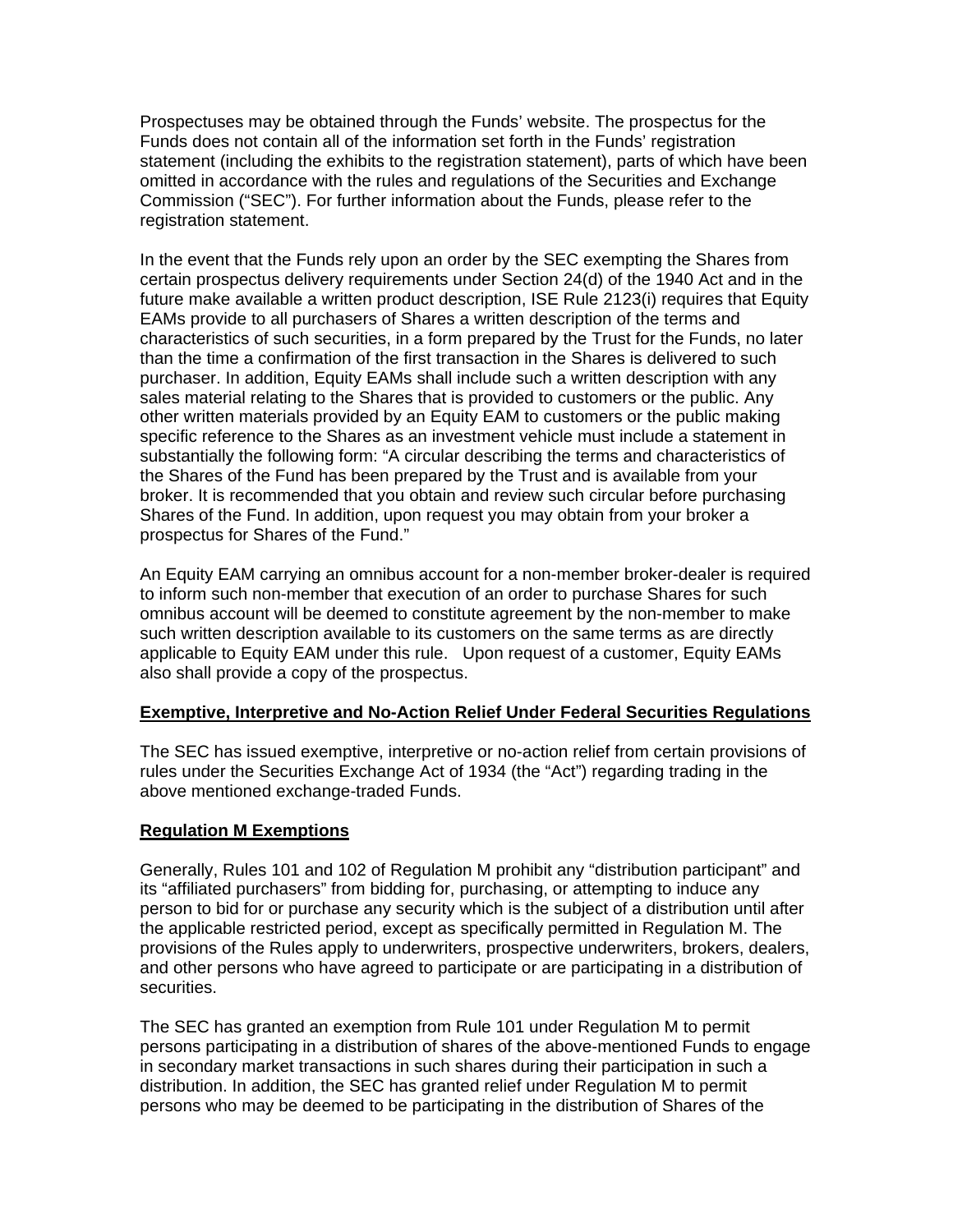above-mentioned Funds (i) to purchase securities for the purpose of purchasing Creation Unit Aggregations of Fund Shares and (ii) to tender securities for redemption in Creation Unit Aggregations. Further, the SEC has clarified that the tender of Fund Shares to the Funds for redemption does not constitute a bid for or purchase of any of the Funds' securities during the restricted period of Rule 101. The SEC has also granted an exemption pursuant to paragraph (e) of Rule 102 under Regulation M to allow the redemption of Fund Shares in Creation Unit Aggregations during the continuous offering of Shares.

# **Customer Confirmations for Creation or Redemption of Fund Shares (SEC Rule 10b-10)**

Broker-dealers who handle purchases or redemptions of Fund Shares in Creation Unit size for customers will be permitted to provide such customers with a statement of the number of Creation Unit Aggregations created or redeemed without providing a statement of the identity, number and price of shares of the individual securities tendered to a Fund for purposes of purchasing Creation Unit Aggregations ("Deposit Securities") or the identity, number and price of shares to be delivered by the Trust for the Fund to the redeeming holder ("Redemption Securities"). The composition of the securities required to be tendered to the Fund for creation purposes and of the securities to be delivered on redemption will be disseminated each business day and will be applicable to requests for creations or redemption, as the case may be, on that day. This exemptive relief under Rule 10b-10 with respect to creations and redemptions is subject to the following conditions:

- 1) Confirmations to customers engaging in creations or redemptions must state that all information required by Rule 10b-10 will be provided upon request;
- 2) Any such request by a customer for information required by Rule 10b-10 will be filed in a timely manner, in accordance with Rule 10b-10(c);
- 3) Except for the identity, number and price of shares of the component securities of the Deposit Securities and Redemption Securities, as described above, confirmations to customers must disclose all other information required by Rule 10b-10(a).

### **SEC Rule 14e-5**

An exemption from Rule 14e-5 has been granted to permit any person acting as a dealer-manager of a tender offer for a component security of a Fund (1) to redeem Fund Shares in Creation Unit Aggregations from the issuer that may include a security subject to such tender offer and (2) to purchase Fund Shares during such tender offer. In addition, a no-action position has been taken under Rule 14e-5 if a broker-dealer acting as a dealer-manager of a tender offer for a security of a Fund purchases or arranges to purchase such securities in the secondary market for the purpose of tendering such securities to purchase one or more Creation Unit Aggregations of Shares, if made in conformance with the following:

1) such bids or purchases are effected in the ordinary course of business, in connection with a basket of 20 or more securities in which any security that is the subject of a distribution, or any reference security, does not comprise more than 5% of the value of the basket purchased; or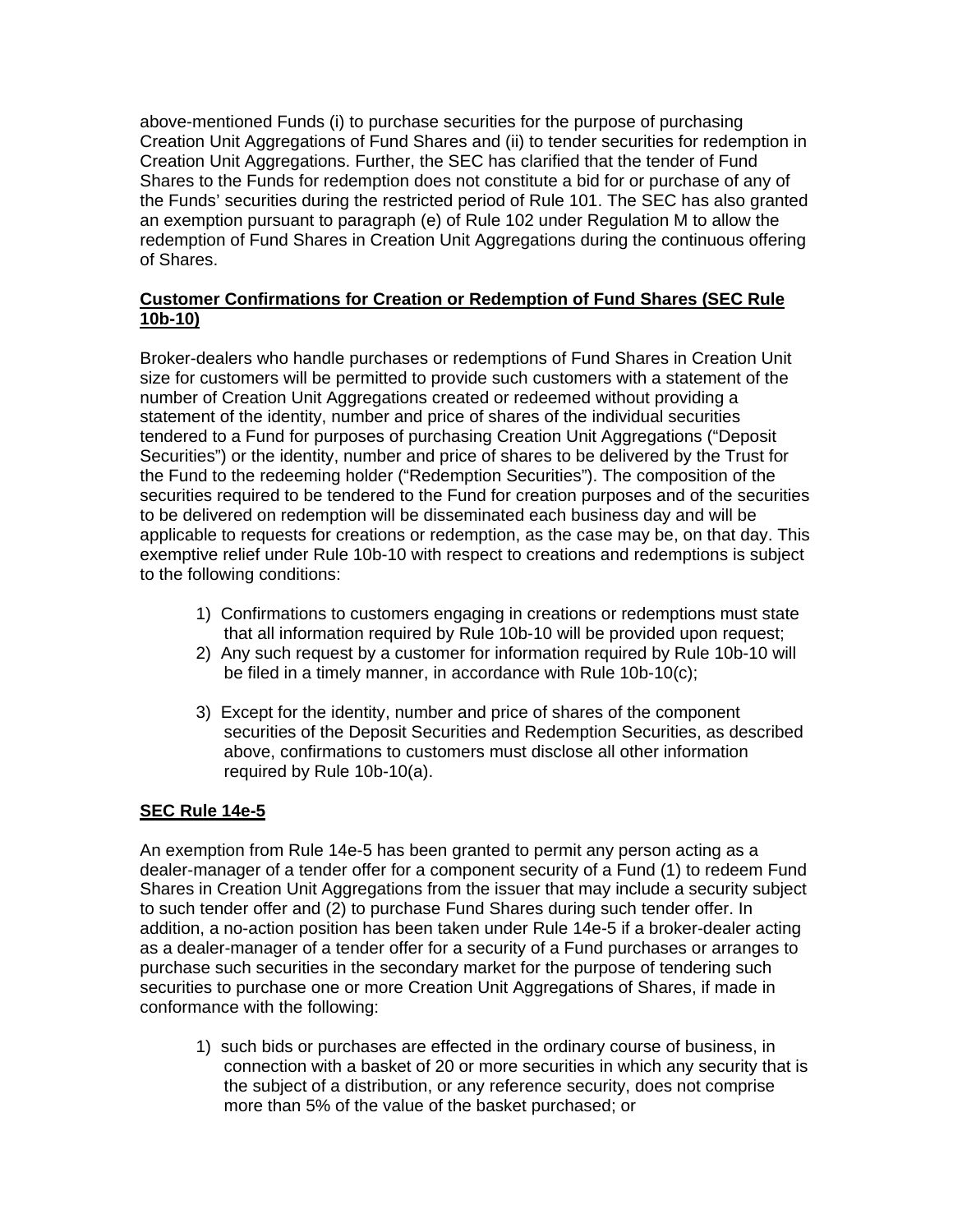- 2) purchases are effected as adjustments to such basket in the ordinary course of business as a result of a change in the composition of the underlying index; and
- 3) such bids or purchases are not effected for the purpose of facilitating such tender offer.

### **Section 11(d)(1); SEC Rules 11d1-1 and 11d1-2**

Section 11(d)(1) of the Act generally prohibits a person who is both a broker and a dealer from effecting any transaction in which the broker-dealer extends credit to a customer on any security which was part of a new issue in the distribution of which he participated as a member of a selling syndicate or group within thirty days prior to such transaction. The SEC has clarified that Section 11(d)(1) does not apply to broker-dealers that are not Authorized Participants (and, therefore, do not create Creation Unit Aggregations) that engage in both proprietary and customer transactions in Shares of the Fund in the secondary market, and for broker-dealer Authorized Participants that engage in creations of Creation Unit Aggregations. This relief is subject to specific conditions, including the condition that such broker-dealer (whether or not an Authorized Participant) does not, directly or indirectly, receive from the fund complex any payment, compensation or other economic incentive to promote or sell the Shares of a Fund to persons outside the fund complex, other than non-cash compensation permitted under NASD Rule 2830(I)(5)(A), (B) or (C). (See letter from Catherine McGuire, Chief Counsel, SEC Division of Market Regulation, to Securities Industry Association, Derivative Products Committee, dated November 21, 2005.) The SEC also has taken a no-action position under Section 11(d)(1) of the Act that broker-dealers may treat Shares of a Fund, for purposes of Rule 11d1-2, as "securities issued by a registered open-end investment company as defined in the Investment Company Act" and thereby extend credit or maintain or arrange for the extension or maintenance of credit on Shares that have been owned by the persons to whom credit is provided for more than 30 days, in reliance on the exemption contained in the rule.

### **SEC Rule 15c1-5 and 15c1-6**

The SEC has taken a no-action position with respect to Rule 15c1-5 and Rule 15c1-6 as to the required disclosure of control by a broker or dealer with respect to creations and redemptions of Fund Shares and secondary market transactions therein. (See letter from Catherine McGuire, Chief Counsel, SEC Division of Market Regulation, to Securities Industry Association, Derivative Products Committee, dated November 21, 2005.)

#### **This Information Circular is not a statutory prospectus. Equity EAMs should consult the Funds' prospectus and/or the Funds' website** f**or relevant information.**